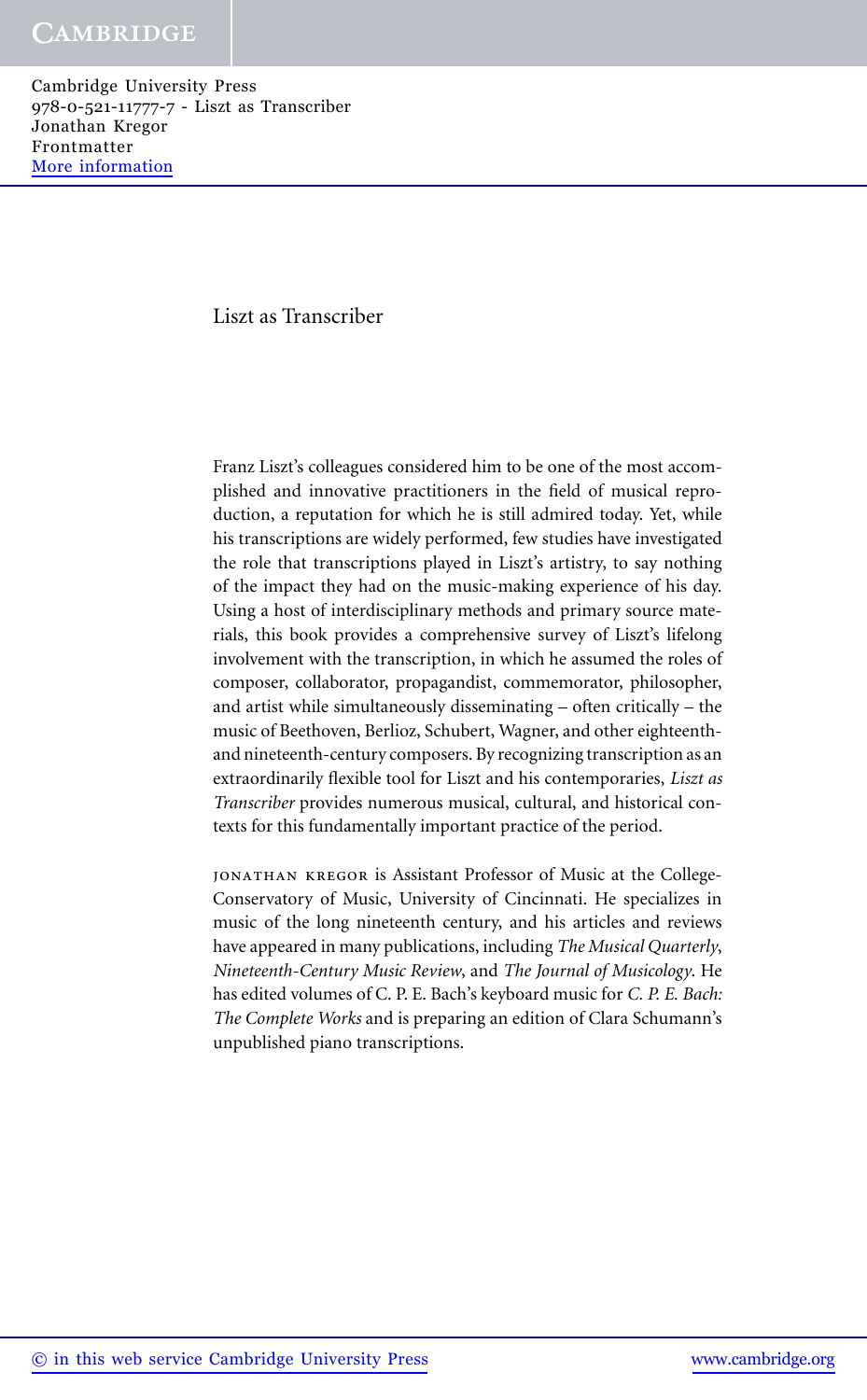# Liszt as Transcriber

jonathan kregor

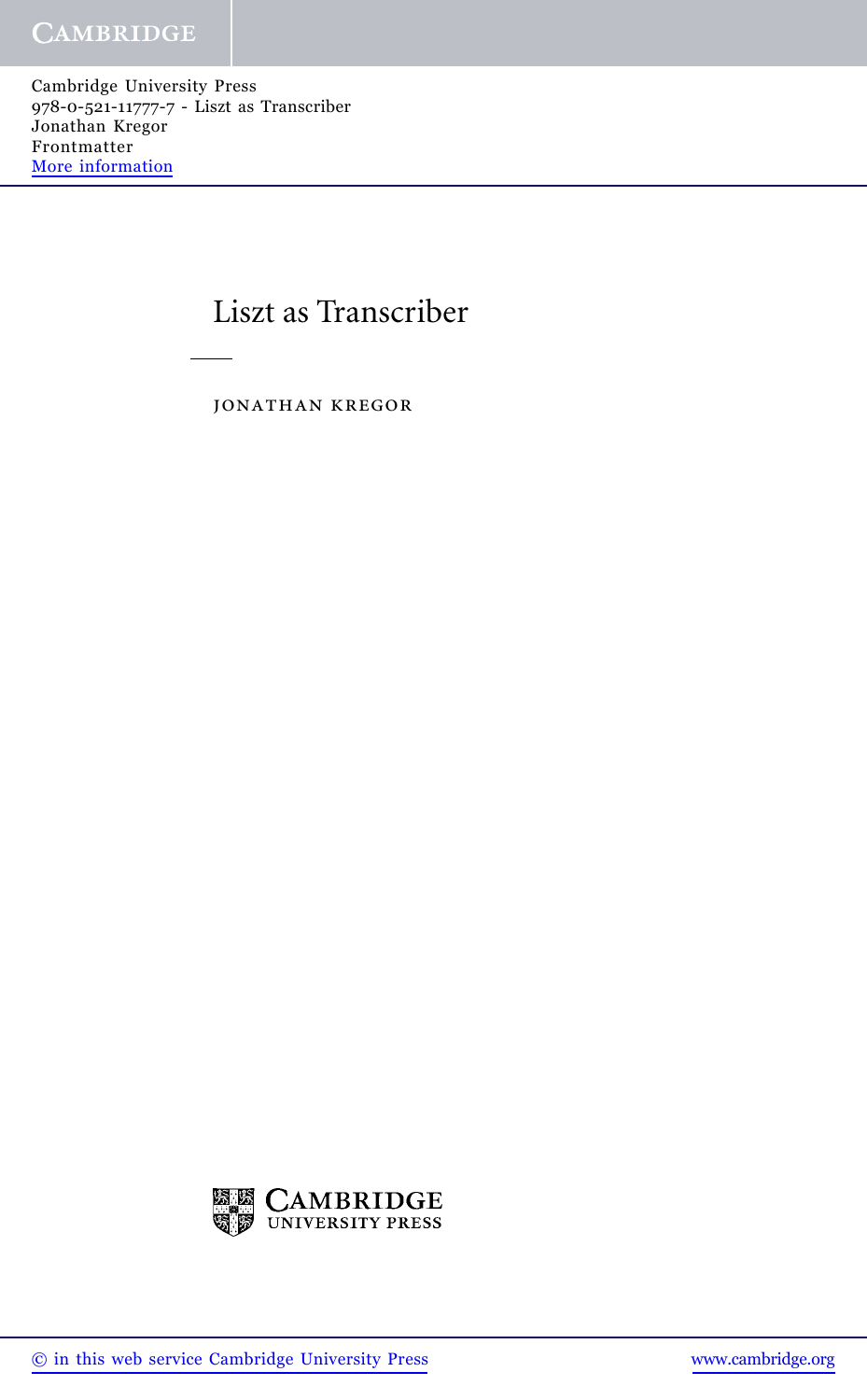Cambridge University Press 978-0-521-11777-7 - Liszt as Transcriber Jonathan Kregor Frontmatter [More information](http://www.cambridge.org/9780521117777)

> cambridge university press Cambridge, New York, Melbourne, Madrid, Cape Town, Singapore, São Paulo, Delhi, Dubai, Tokyo, Mexico City

Cambridge University Press The Edinburgh Building, Cambridge CB2 8RU, UK

Published in the United States of America by Cambridge University Press, New York

www.cambridge.org Information on this title: www.cambridge.org/9780521117777

c Jonathan Kregor 2010

This publication is in copyright. Subject to statutory exception and to the provisions of relevant collective licensing agreements, no reproduction of any part may take place without the written permission of Cambridge University Press.

First published 2010

Printed in the United Kingdom at the University Press, Cambridge

*A catalog record for this publication is available from the British Library*

*Library of Congress Cataloging in Publication data* Kregor, Jonathan, 1978– Liszt as transcriber / Jonathan Kregor. p. cm. Includes bibliographical references and indexes. Includes bibliographical references and index. ISBN 978-0-521-11777-7 (hardback) 1. Liszt, Franz, 1811–1886 – Adaptations – History and criticism. 2. Piano music, Arranged – History and criticism. 3. Arrangement (Music) I. Title. ML410.L7K84 2010 786.2- 138092 – dc22 2010038763

ISBN 978-0-521-11777-7 Hardback

Cambridge University Press has no responsibility for the persistence or accuracy of URLs for external or third-party internet websites referred to in this publication, and does not guarantee that any content on such websites is, or will remain, accurate or appropriate.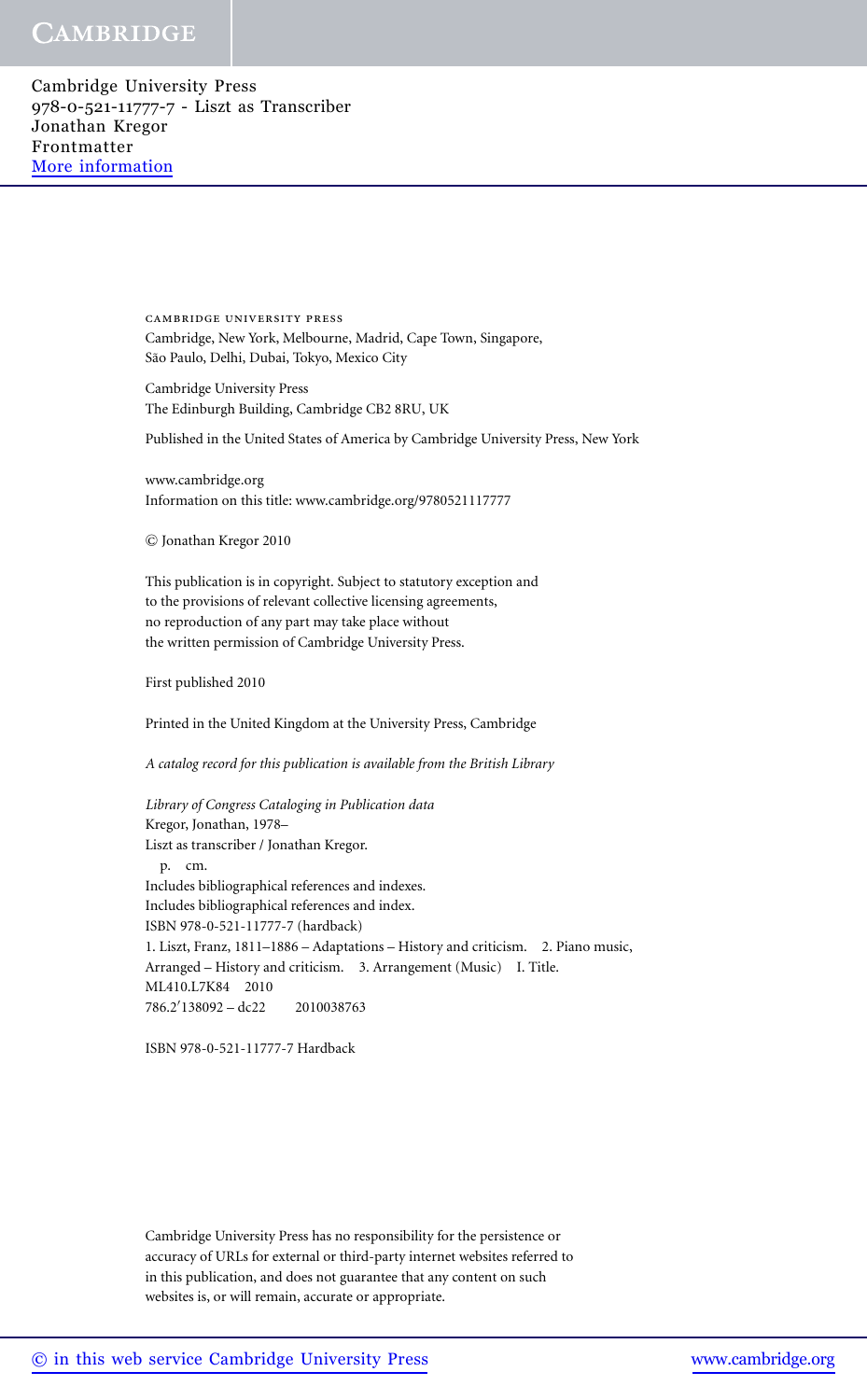# Contents

*List of examples* [*page* vi] *List of figures* [ix] *List of tables* [x] *Acknowledgments* [xi] *Notes on the text* [xiii]

Introduction: The visible transcriber [1]

1 Models and methods [9]

2 Collaboration and content [41]

3 Compositional fantasies [75]

4 Monuments and mythologies [112]

5 Opera and drama [149]

6 Stylistic reconstructions [186]

*Notes* [220] *Bibliography* [275] *Index* [291]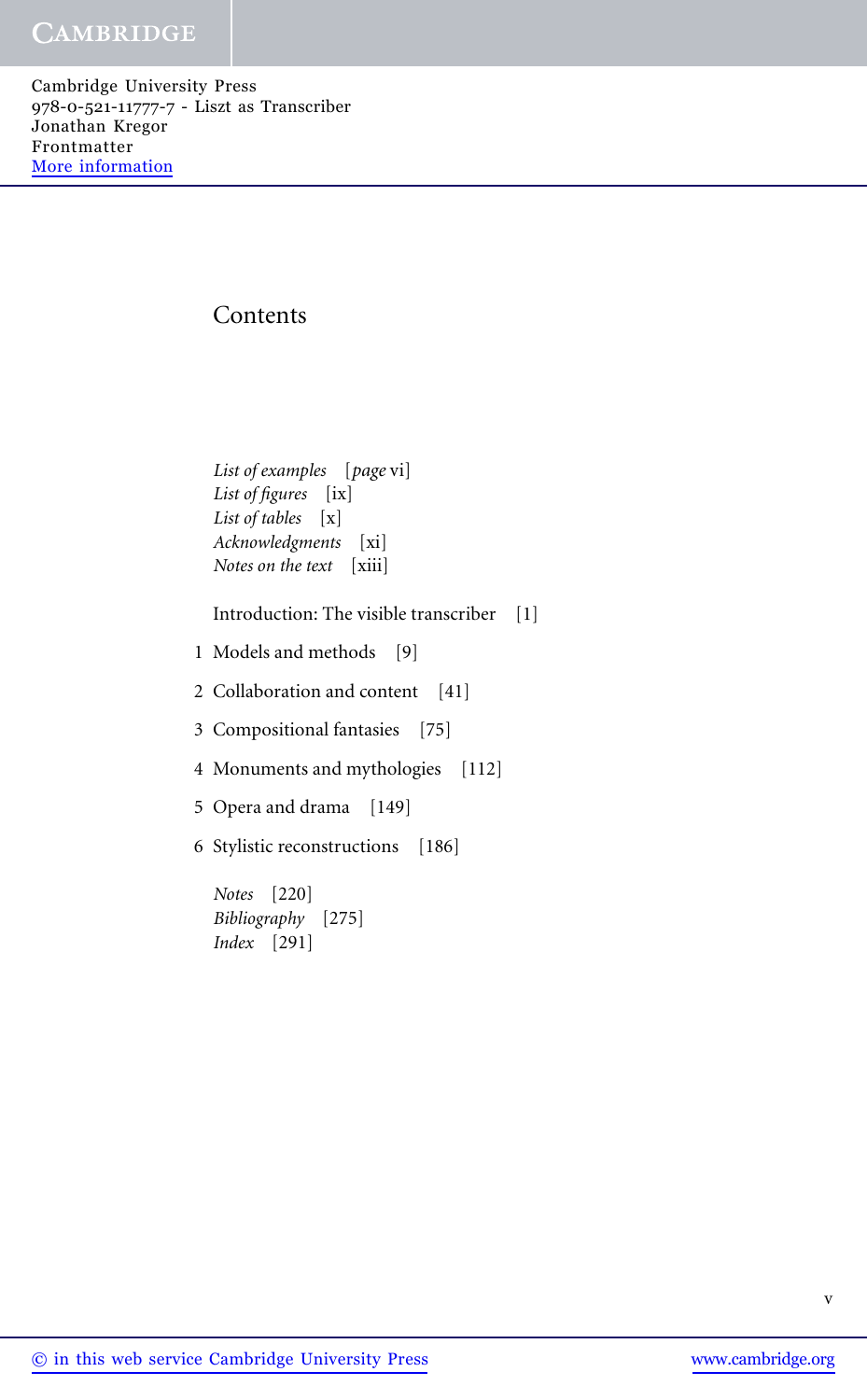# Examples

- 1.1 Mozart/Czerny, "Lacrimosa," mm. 1–3, 22–30. [*page* 21]
- 1.2 Leo, "Ave maris stella," mm. 1–4, with Fétis's piano reduction. [24]
- 1.3 Mozart/Thalberg, "Lacrimosa," mm. 3–6, 21–22. [26]
- 1.4 Mozart/Liszt, "Lacrimosa," mm. 22–26. [31]
- 2.1 Berlioz/Liszt, *Symphonie fantastique*, I, mm. 22–25. [47]
- 2.2a Berlioz/Liszt, *Symphonie fantastique*, I, mm. 72–86. [48]
- 2.2b Berlioz/Liszt, *Symphonie fantastique*, II, mm. 120–124. [48]
- 2.2c Berlioz/Liszt, *Symphonie fantastique*, III, mm. 90–95. [49]
- 2.3 Berlioz/Liszt, *Symphonie fantastique*, II, mm. 131–146. [53]
- 2.4 Berlioz/Liszt, *Francs-juges* Overture, earlier version of mm. 116–134 [D-WRgs, GSA 60/U 57, p. 16, underside of collette]. [55]
- 2.5 Berlioz/Liszt, *Roi Lear* Overture, earlier version of mm. 164–168 [D-WRgs, GSA 60/U 43, p. 10, beneath collette]. [56]
- 2.6 Berlioz/Liszt, *Symphonie fantastique*, II, mm. 163–170. [65]
- 2.7 Berlioz/Liszt, *Symphonie fantastique*, V, mm. 293–296. [66]
- 2.8 Berlioz/Liszt, *Symphonie fantastique*, II, mm. 346–350. [67]
- 2.9a Berlioz/Liszt, *Symphonie fantastique*, IV, mm. 114–122 (1834). [68]
- 2.9b Berlioz/Liszt, *Symphonie fantastique*, IV, mm. 226–234 (1866). [69]
- 3.1a Schubert/Liszt, "Ständchen," mm. 71–74. [77]
- 3.1b Schubert/Liszt, "Ständchen," mm. 87–92. [77]
- 3.2 Schubert, "Rast," mm. 6–10. [88]
- $3.3$  Schubert, "Frühlingstraum," mm.  $36-38$ . [89]
- 3.4 Schubert/Liszt, "Wasserflut," mm. 1–4 (= 14–17, 29–32). [90]<br>3.5 Schubert/Liszt. "Der Lindenbaum." mm. 61–73. without ossia.
- 3.5 Schubert/Liszt, "Der Lindenbaum," mm. 61–73, without ossia. [91]
- 3.6 Schubert/Liszt, "Täuschung," mm. 55–58. [93]
- 3.7a Schubert/Liszt, "Erstarrung," mm. 63–69, with autograph emendations [f. 9r.]. [94]
- vi 3.7b Schubert/Liszt, "Erstarrung," mm. 74–81. [95]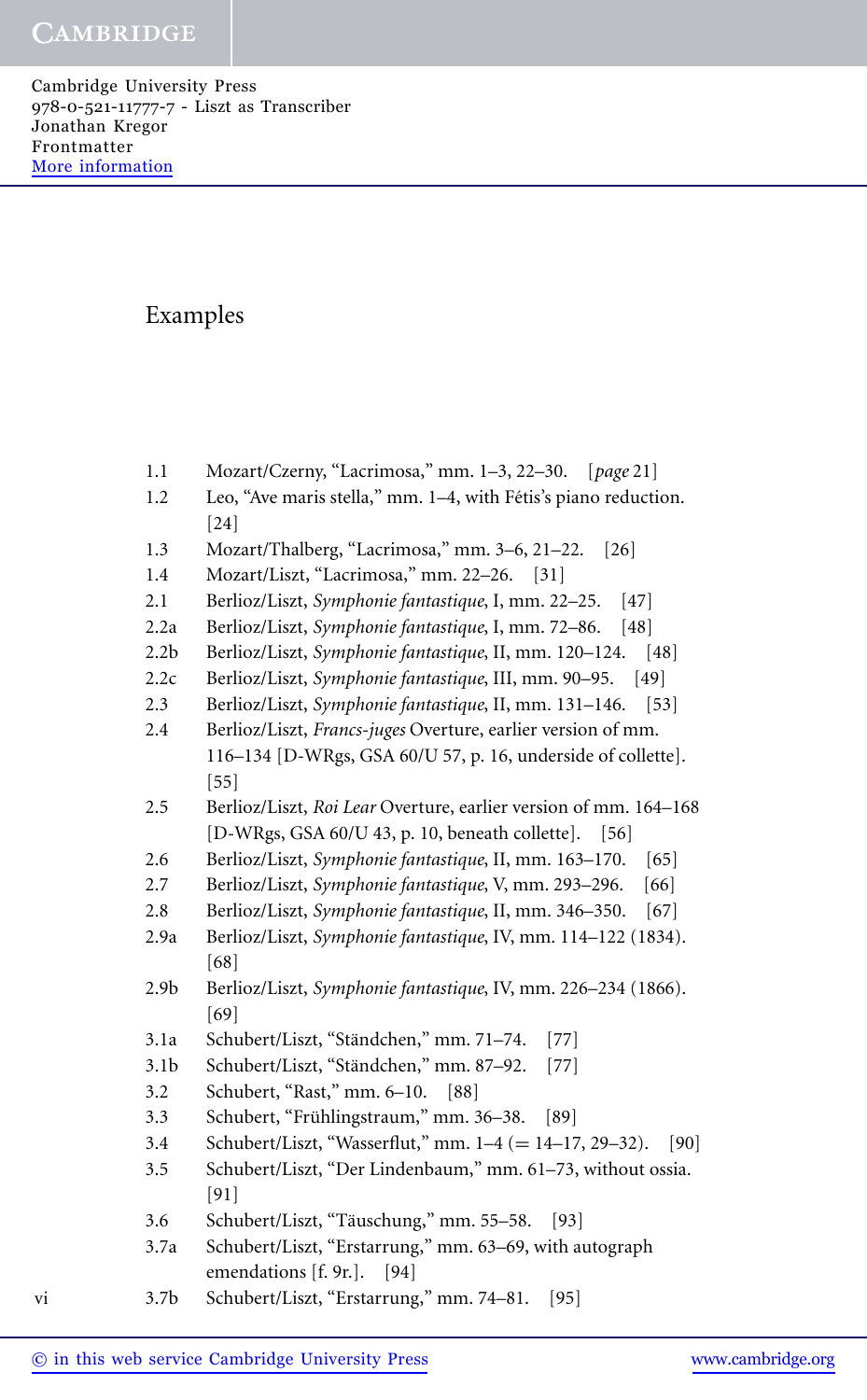Cambridge University Press 978-0-521-11777-7 - Liszt as Transcriber Jonathan Kregor Frontmatter [More information](http://www.cambridge.org/9780521117777)

*List of examples* vii

- 3.8 Schubert/Liszt, "Gute Nacht," mm. 61–65. [96]
- 3.9 Schubert/Liszt, "Mut," mm. 5–7, with autograph emendations [f. 7r.]. [97]
- 3.10 Schubert/Liszt, "Gute Nacht," mm. 1–11. [98]
- 3.11 Schubert/Liszt, "Gute Nacht," mm. 111–115. [99]
- 3.12 Czerny, *Drei brillante Fantasien uber die beliebtesten Motive aus ¨ Franz Schuberts Werken*, op. 339, no. 1, mm. 335–351. [105]
- 3.13a Schubert/Czerny, "Gruppe aus dem Tartarus," mm. 31–33. [109]
- 3.13b Schubert/Czerny, "Gruppe aus dem Tartarus," mm. 44–57. [110]
- 4.1 Selected arrangements of Beethoven, Fifth Symphony, mm. 1–9. A. Otto Dresel B. Percy Goetschius C. Franz Liszt D. W. Watts. [116]
- 4.2 Liszt, "Un soir dans les montagnes," mm. 97–99 (1836). [125]
- 4.3a Liszt, "Un soir dans les montagnes," mm. 142–149 (1836). [126]
- 4.3b Beethoven/Liszt, Sixth Symphony, IV, mm. 103–111 (1840). [127]
- 4.4a Beethoven/Liszt, Sixth Symphony, IV, mm. 146–155 (1840). [128]
- 4.4b Liszt, "Un soir dans les montagnes," mm. 281–296 (1836). [128]
- 4.5 Liszt, "Un soir dans les montagnes," mm. 92–96 (1836). [129]
- 4.6 Rossini/Liszt, *Guillaume Tell* Overture, mm. 48–53. [130]
- 4.7 Rossini/Liszt, *Guillaume Tell* Overture, mm. 92–95, without ossia. [130]
- 4.8 Beethoven/Liszt, Fifth Symphony, IV, mm. 1–37 (1840). [139]
- 4.9 Thalberg, *Souvenir de Beethoven*, op. 39, mm. 470–486. [142]
- 4.10 Beethoven/Liszt, Third Symphony, II, mm. 69–72 (1842). [147]
- 4.11 Beethoven/Liszt, Third Symphony, II, mm. 200–202 (1842). [147]
- 5.1a Weber, *Oberon* Overture, mm. 23–34, arr. Weber. [157]
- 5.1b Weber/Liszt, *Oberon* Overture, mm. 23–34. [158]
- 5.2 Weber, *Oberon* Overture, mm. 23–34. [160]
- 5.3 Schubert, Impromptu, D899/3, mm. 55–57, Liszt edition, fingering omitted. [165]
- 5.4 Weber, Piano Sonata in C Major, op. 20, I, mm. 42–49. [166]
- 5.5 Wagner/Liszt, "O du mein holder Abendstern," mm. 104–115. [169]
- 5.6 Wagner/Liszt, *Tannhäuser* Overture, earlier version of mm. 227–239 [D-EI, Richard-Wagner-Museum, pp. 18–19]. Bracketed portion reconstructed by analogy with adjacent measures. [176]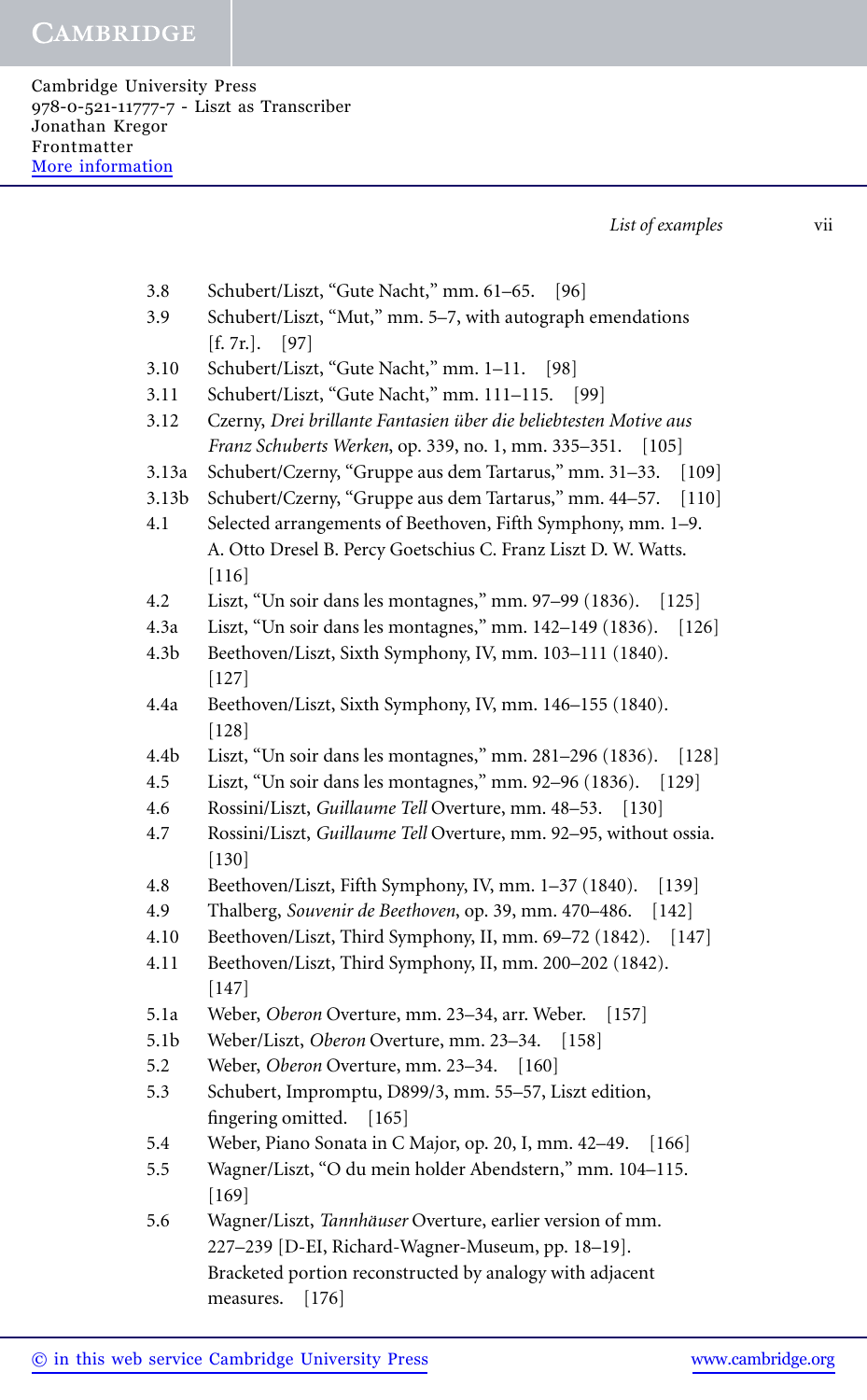Cambridge University Press 978-0-521-11777-7 - Liszt as Transcriber Jonathan Kregor Frontmatter [More information](http://www.cambridge.org/9780521117777)

viii *List of examples*

| 5.7               | Wagner/Liszt, Tannhäuser Overture, earlier version of mm.          |  |
|-------------------|--------------------------------------------------------------------|--|
|                   | 300-307 [D-EI, Richard-Wagner-Museum, p. 24].<br>$[178]$           |  |
| 5.8               | Wagner/Liszt, Isoldens Liebestod, mm. 1-4.<br> 181                 |  |
| 5.9               | Earlier introductions to Wagner/Liszt, Isoldens Liebestod [D-WRgs, |  |
|                   | GSA 60, U32, p. 1]. A. Earliest version. B. Subsequent version.    |  |
|                   | $[182]$                                                            |  |
| 6.1a              | Development of the "Glocken" motive in Wagner/Liszt, Feierlicher   |  |
|                   | Marsch zum heiligen Gral, mm. 1-23.<br>$[188]$                     |  |
| 6.1b              | Wagner/Liszt, Feierlicher Marsch zum heiligen Gral, mm. 153-159.   |  |
|                   | $[188]$                                                            |  |
| 6.2               | Liszt, first Apparition, mm. 1-4. [194]                            |  |
| 6.3               | Liszt, Harmonies poétiques et religieuses, mm. 1-4 (1834).<br> 196 |  |
| 6.4               | Liszt, Harmonies poétiques et religieuses, mm. 121-124 (1834).     |  |
|                   | $[196]$                                                            |  |
| 6.5               | Saint-Saëns, Danse macabre, op. 40, main theme.<br>$[204]$         |  |
| 6.6               | Saint-Saëns/Liszt, Danse macabre, mm. 655-670.<br>$[204]$          |  |
| 6.7a              | Saint-Saëns/Liszt, Danse macabre, mm. 231-240.<br>$[204]$          |  |
| 6.7b              | Liszt, Via Crucis, Station XII, mm. 116-124. [205]                 |  |
| 6.8               | Augmented sixth chord in the Danse macabre, and the generated      |  |
|                   | "Gypsy" scale.<br>$[205]$                                          |  |
| 6.9               | Saint-Saëns/Liszt, Danse macabre, mm. 608-623.<br>$[206]$          |  |
| 6.10a             | Cui, Tarantelle, op. 12, mm. 5-8. [209]                            |  |
| 6.10 <sub>b</sub> | Cui/Liszt, Tarantelle, mm. 229-234.<br>$[209]$                     |  |
| 6.11              | Cui/Liszt, Tarantelle, mm. 613-650.<br>$[210]$                     |  |
| 6.12              | Cui/Liszt, Tarantelle, mm. 686-695.<br>$[211]$                     |  |
| 6.13a             | Liszt, third Apparition, mm. 12-18. [212]                          |  |
| 6.13b             | Liszt, third Apparition, mm. 172-188. [213]                        |  |
| 6.14              | Verdi/Liszt, "Agnus Dei," first version, m. 56ff. [D-WRgs, GSA     |  |
|                   | $60/Y12$ ].<br>$[214]$                                             |  |
| 6.15              | Verdi/Liszt, "Agnus Dei," second version, m. 56ff. [D-WRgs, GSA    |  |
|                   | $[215]$<br>$60/Y12$ .                                              |  |
| 6.16              | Verdi/Liszt, "Agnus Dei," published version, m. 56ff.<br>$[216]$   |  |
| 6.17              | Liszt, "Nun ruhen alle Wälder," mm. 24–43.<br> 217                 |  |
|                   |                                                                    |  |
|                   |                                                                    |  |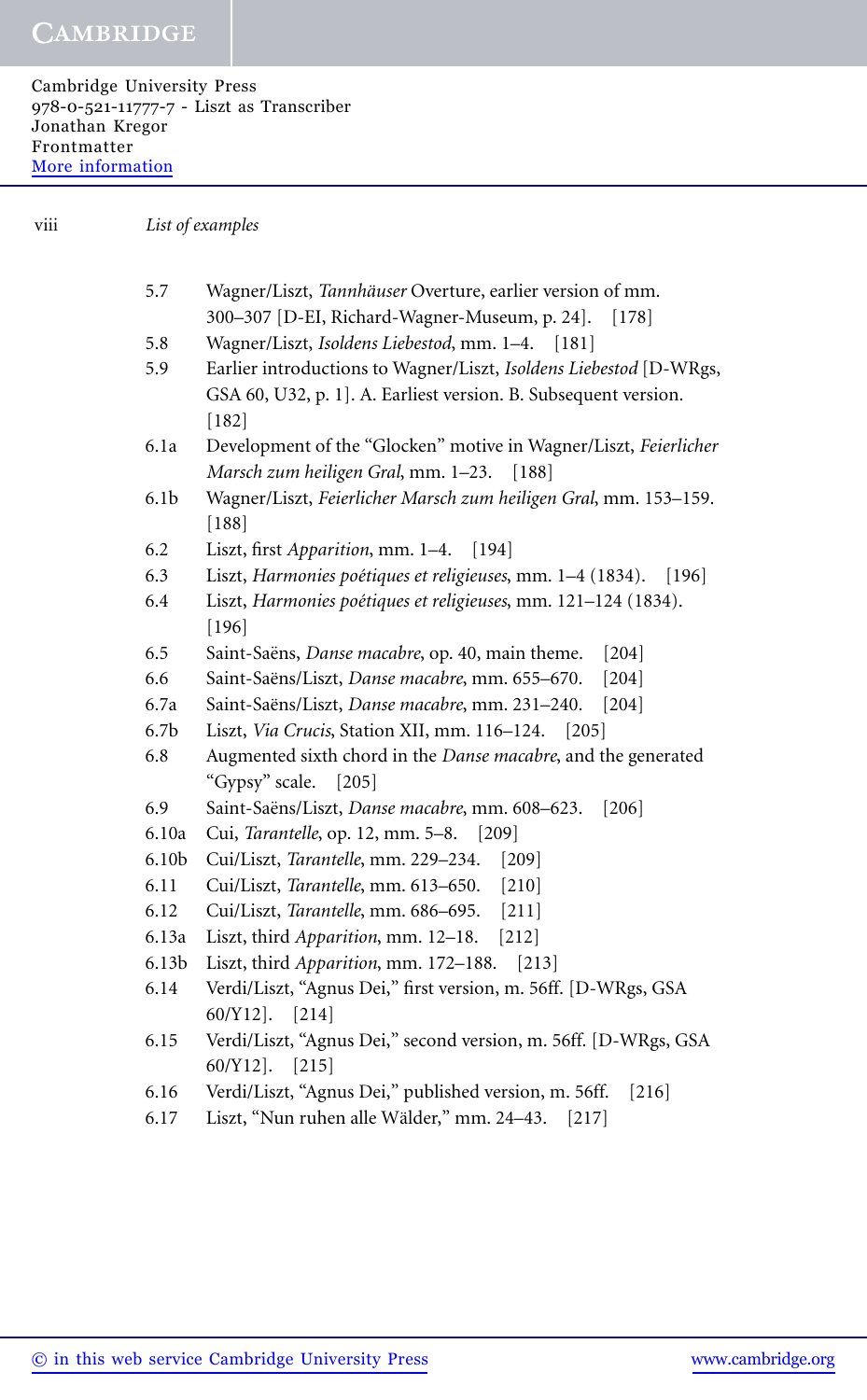Cambridge University Press 978-0-521-11777-7 - Liszt as Transcriber Jonathan Kregor Frontmatter [More information](http://www.cambridge.org/9780521117777)

# Figures

- 1.1 Mozart/Liszt, "Lacrimosa," autograph, detail [US-Wc, ML96.L58 S550, f. 2v.]. [*page* 34]
- 3.1 Schubert/Liszt, *Winterreise*, autograph, title page, detail [H-Bl, Ms. mus. L8, f. 1r.]. [79]
- 3.2 Trichords in Schubert/Liszt, *Winterreise*. [85]
- 3.3 Schubert/Liszt, "Der Leiermann," autograph, detail [f. 10r.]. [100]
- 3.4 Schubert/Liszt, "Täuschung," autograph, detail [f. 10v.]. [100]
- 4.1 Josef Danhauser, *Liszt am Flugel ¨* . [113]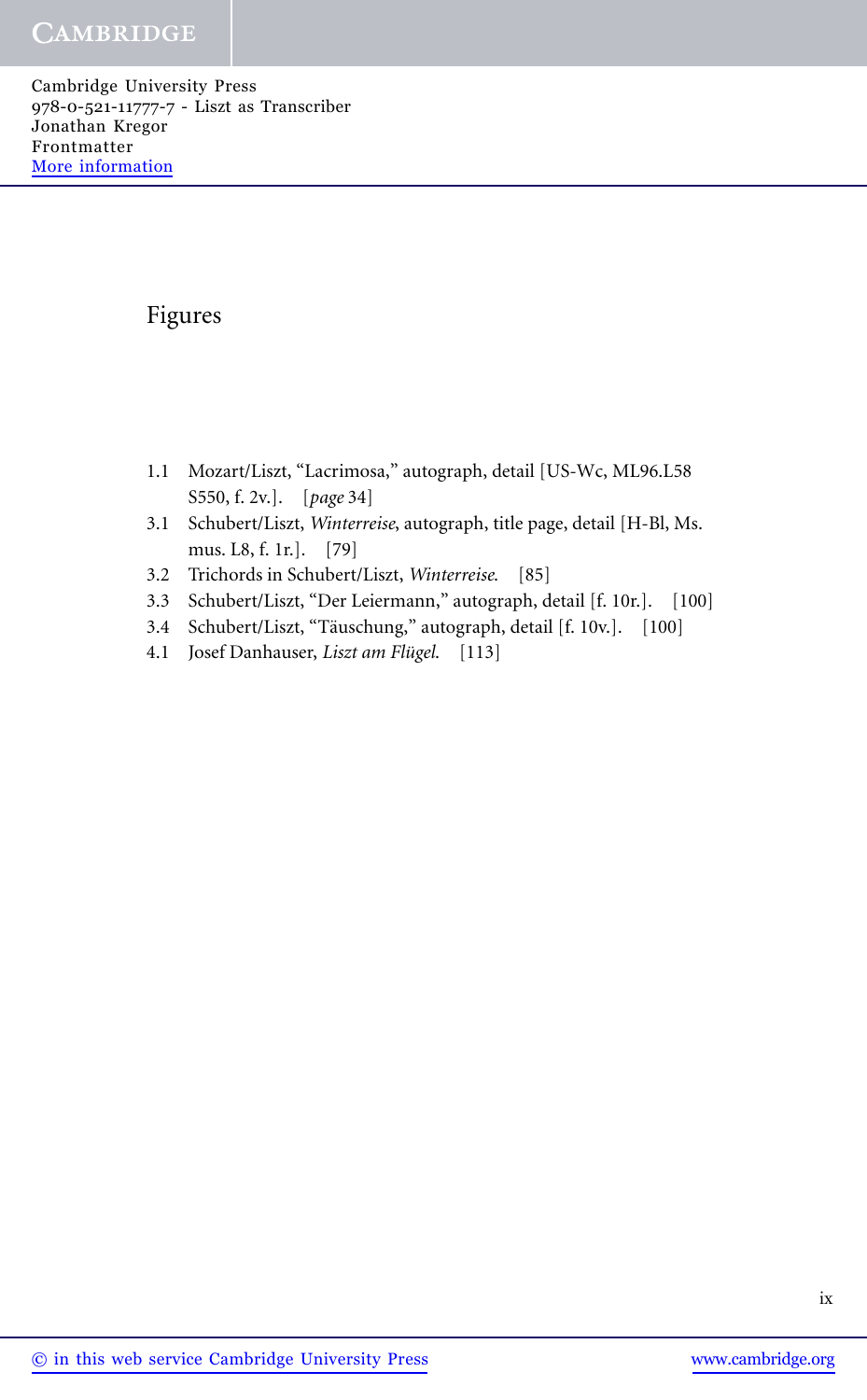Cambridge University Press 978-0-521-11777-7 - Liszt as Transcriber Jonathan Kregor Frontmatter [More information](http://www.cambridge.org/9780521117777)

# Tables

- 2.1 Print genealogy of Berlioz/Liszt, *Symphonie fantastique* and related items, 1834–1877. [*page* 58]
- 2.2 Liszt's public performances of his arrangement of the *Symphonie fantastique*. [60]
- 3.1 Clara Wieck's anticipated programs for two Berlin concerts (1839). [80]
- 3.2 Manuscript sources for Schubert/Liszt, *Schwanengesang*, in suspected order of completion. [82]
- 3.3 Harmonic structure of Schubert/Liszt, *Winterreise*. [84]
- 3.4 Schubert arrangements as listed in Liszt's 1877 catalog. [102]
- 5.1 Permutations of the Pilgrims' Chorus accompaniment in Wagner/Liszt, *Tannhäuser* Overture. [172]
- 6.1 Liszt's arrangements of foreign material for solo piano (1869–1886), excluding revisions, ordered according to nationality of source composer and titled after LW. [201]

x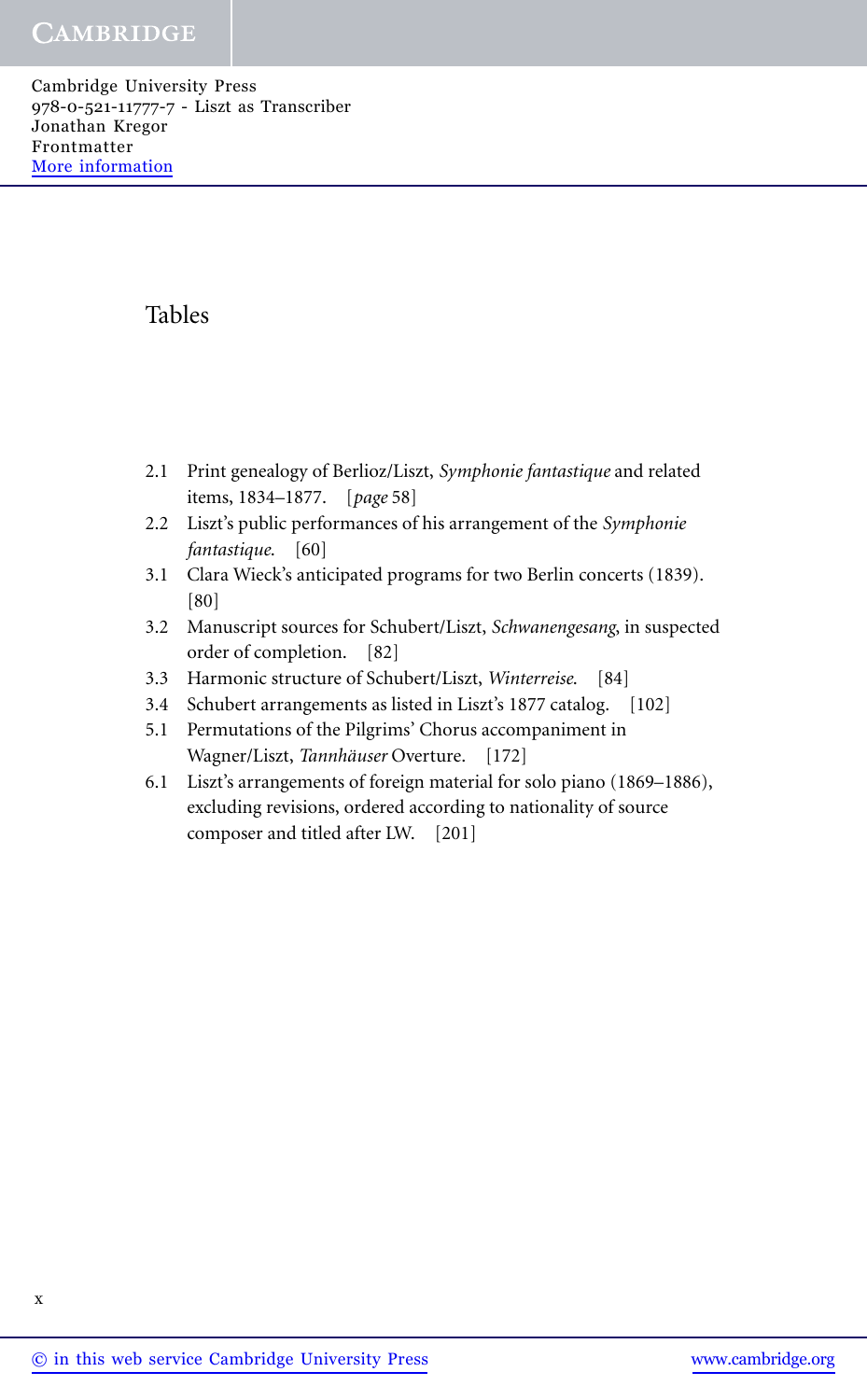# Acknowledgments

I am privileged and humbled to recognize those who have offered help, encouragement, and insight over the years. Foremost thanks go to Alexander Rehding, who from the beginning has offered impeccable guidance and vigorous support with a mixture of professionalism and friendship that I can only hope to emulate. Casual or concentrated exchanges with Kofi Agawu, Carolyn Abbate, Aaron Allen, David Black, Reinhold Brinkmann, Mauro Calcagno, Megan Durbin, Ellen Exner, Sean Gallagher, Richard Giarusso, Kenneth Griffiths, Thomas Forrest Kelly, Zoë Lang, Amy Lewkowicz, Evan MacCarthy, Balázs Mikusi, Karen Painter, Gina Rivera, Matthias Röder, Anne Schreffler, Christoph Wolff, and Susan Youens helped refine my material immeasurably.

In the model of their spiritus rector, Lisztians far and wide generously offered advice, expertise, and aid. I sincerely thank Detlef Altenburg, David Cannata, Anna Celenza, James Deaville, Zsuzsanna Domokos, Mária Eckhardt, Christopher Gibbs, Dana Gooley, Klára Hamburger, Kenneth Hamilton, Jeffrey Kallberg, Matthew Kregor, Alicia Levin, Evelyn Liepsch, Ralph Locke, Shay Loya, Bruno Moysan, Rena Mueller, Simon Obert, Judith Picard, Michael Saffle, Jim Samson, László von Szentpály, Götz Traxdorf, David Trippett, Gerhard Winkler, and this book's anonymous readers. All have been invaluable sources of knowledge and encouragement. A special note of gratitude must go to the late Violet Lustig Berger, my former piano teacher, whose stories about Liszt enraptured me during our lessons and compelled me to learn more about him and his music.

This study would have been unthinkable without the help of the many libraries and archives that granted me access to their holdings and promptly responded to queries: Staatsbibliothek zu Berlin – Preussischer Kulturbesitz; Liszt Ferenc Zeneművészeti Főiskola, Könyvtár (Budapest); Országos Széchényi Könyvtár (Budapest); Eda Kuhn Loeb Music Library (Cambridge, MA); CCM Library and Archives and Rare Books Library (Cincinnati, OH); Thüringer Museum (Eisenach); Burgenländisches Landesmuseum (Eisenstadt); Robert Lienau Musikverlag/Musikverlag Zimmermann (Frankfurt/Main); Bibliothek des Händel-Hauses (Halle an der Saale);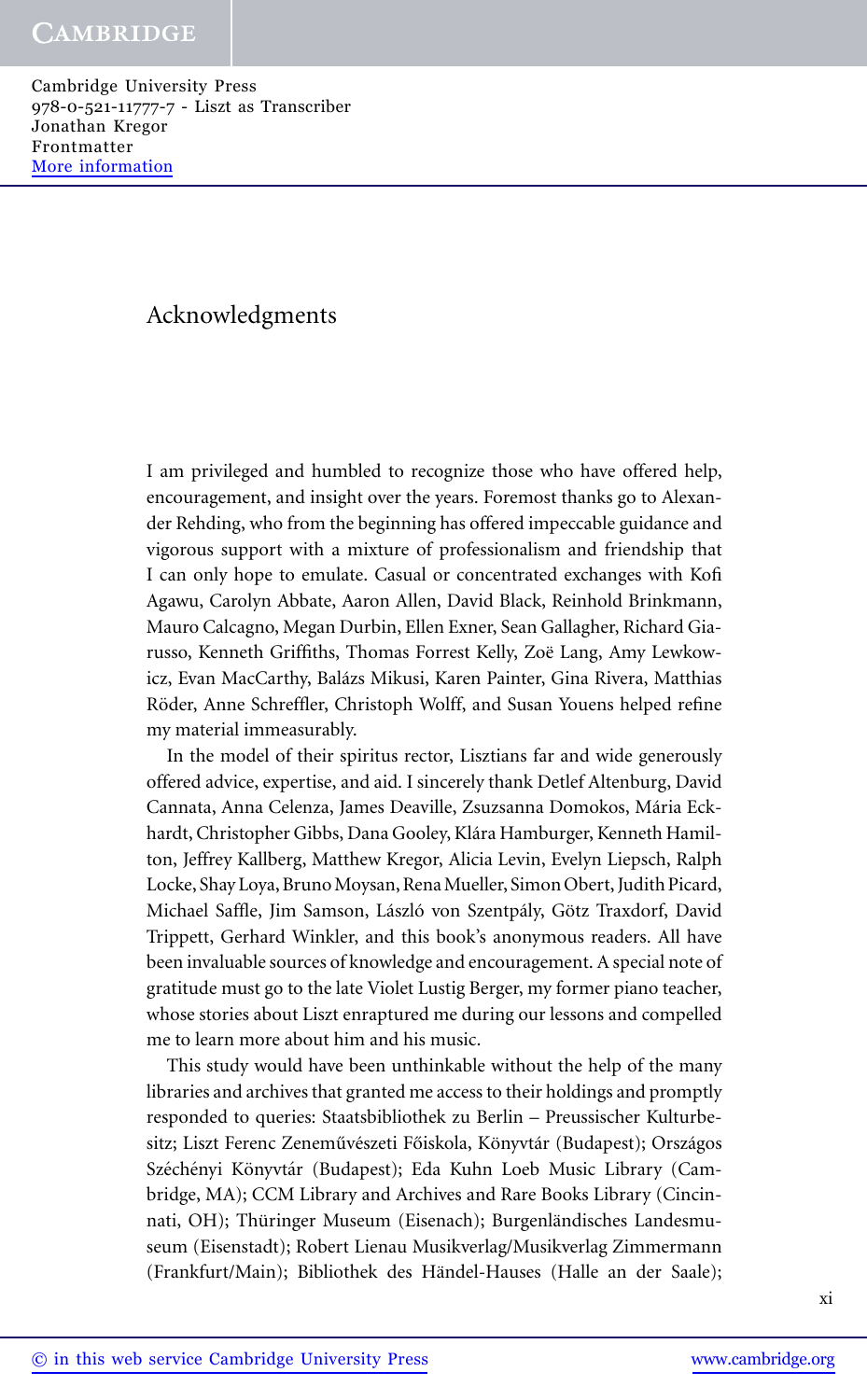Cambridge University Press 978-0-521-11777-7 - Liszt as Transcriber Jonathan Kregor Frontmatter [More information](http://www.cambridge.org/9780521117777)

#### xii *Acknowledgments*

Gesellschaft der Musikfreunde (Vienna); Osterreichische Nationalbiblio- ¨ thek (Vienna); Wiener Stadt- und Landesbibliothek (Vienna); Library of Congress (Washington, DC); Goethe- und Schillerarchiv (Weimar). Zsuzsanna Domokos of the Liszt Ferenc Zeneművészeti Főiskola, Könyvtár, kindly granted me permission to reproduce the figures in Chapter 3.

At Cambridge University Press, Vicki Cooper, Rebecca Jones, and Rosina Di Marzo patiently guided me through every aspect of the publication process, their keen editorial eyes further improving the text along the way. I am indebted to Andrew Shackleton for careful readings and helpful suggestions during the copy-editing stage. Earlier versions of Chapters 2 and 6 were published respectively in *The Journal of Musicology* 24, no. 2 (2007): 195–236, and *The Musical Quarterly* 91, nos. 3–4 (2008): 200–239.

My parents, brothers, parents-in-law, *Familie* Lange, and extended family have been unfailing in their support, checking in with genuine interest and cheering with genuine relief when I passed this or that compositional milestone. My wife Emily has been encouraging me from the start, and our son Isaac, born as this project was nearing completion, has been an infinite source of joy. To them I lovingly dedicate this book.